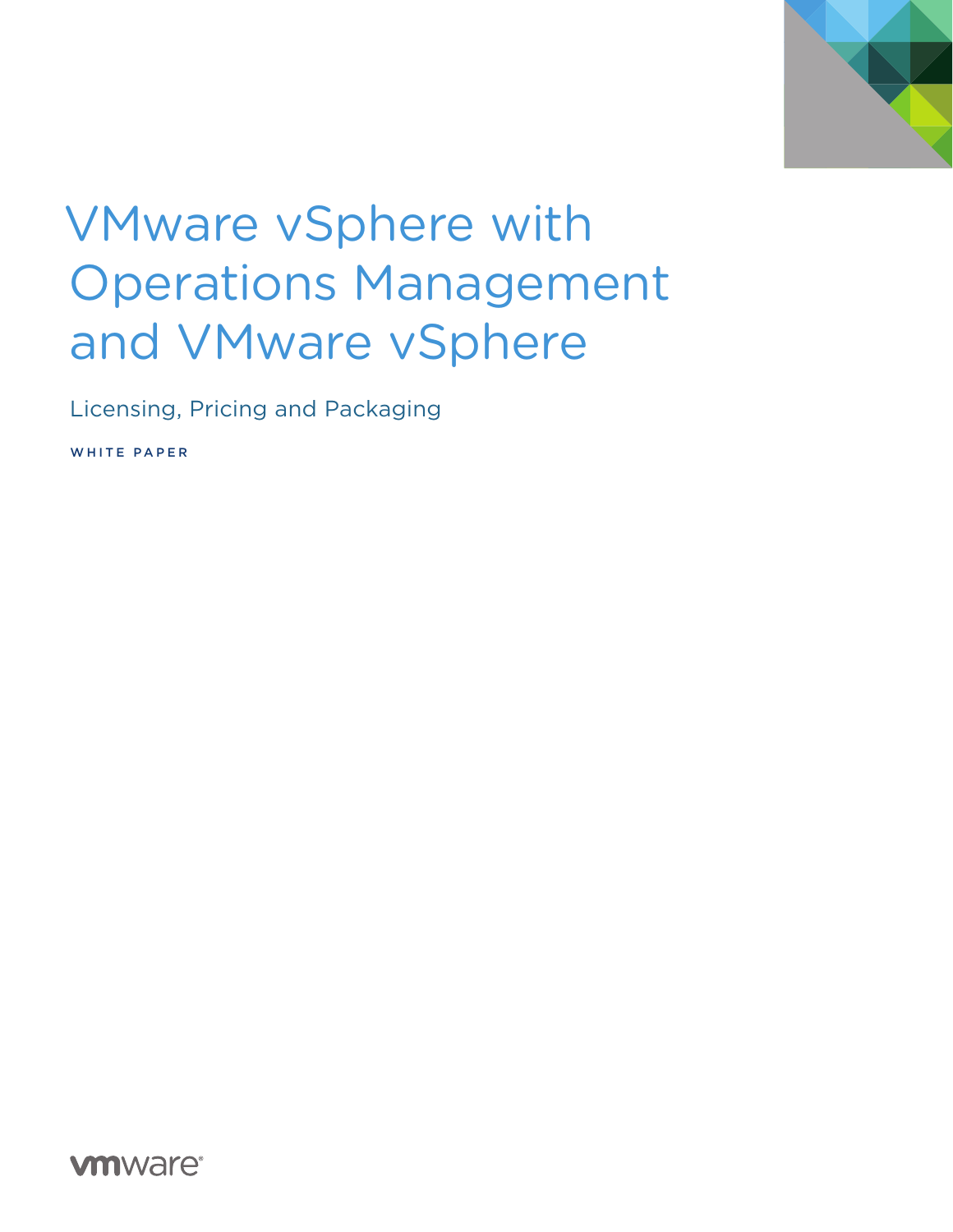# Table of Contents

| VMware vSphere with Operations Management Overview 3 |
|------------------------------------------------------|
|                                                      |
| VMware vSphere with Operations Management 6          |
|                                                      |
|                                                      |
|                                                      |
|                                                      |
| Example: Licensing New Hosts with vSphere with       |
|                                                      |
|                                                      |
| vSphere with Operations Management Editions 4        |
|                                                      |
|                                                      |
|                                                      |
|                                                      |
| vSphere with Operations Management Acceleration Kits |
|                                                      |
|                                                      |
|                                                      |
| Version Upgrade Entitlements for Existing Customers9 |
|                                                      |
|                                                      |
|                                                      |
|                                                      |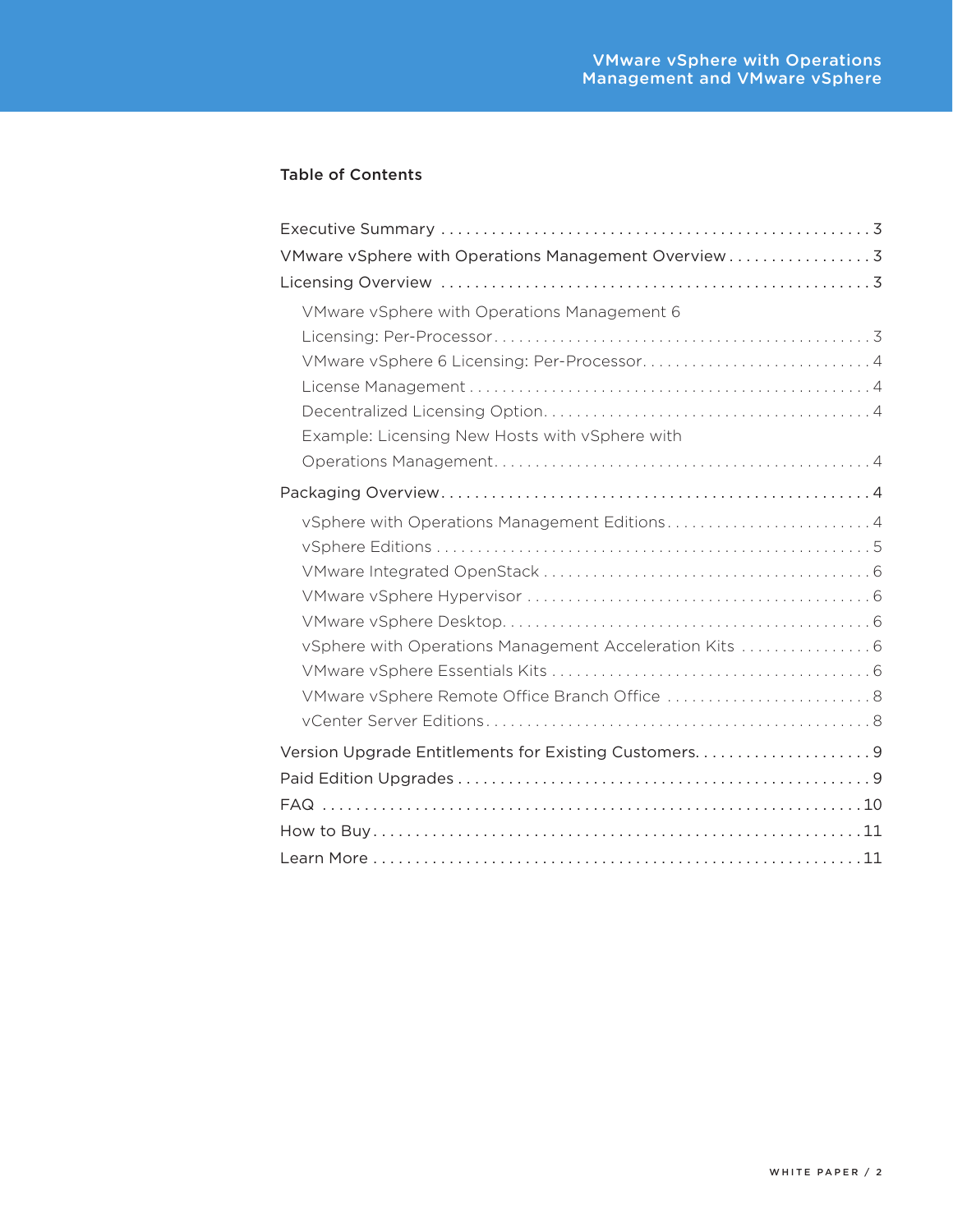# <span id="page-2-0"></span>Executive Summary

This guide provides an overview of the licensing, pricing, and packaging for VMware vSphere® with Operations Management™ 6 and VMware vSphere® 6. The key topics discussed in this guide include:

- VMware vSphere with Operations Management Offering Overview
- Licensing Overview Licensing per edition and license management
- Packaging Overview Packaging options for editions (including VMware vCenter Server™) and kits
- Version Upgrade Entitlements for Existing Customers
- Paid Edition Upgrades from VMware vSphere 6 and VMware vSphere with Operations Management 6

# VMware vSphere with Operations Management **Overview**

vSphere with Operations Management offers the most trusted virtualization platform with critical operational enhancements in performance monitoring and capacity management. It is designed for businesses of all sizes to run applications at high service levels and maximize hardware savings through higher capacity utilization and consolidation ratios. IT can gain visibility into virtual environments, proactively identify and remediate emerging performance issues, and optimize resource utilization through a unified console. On average, customers see tremendous benefits beyond using vSphere alone: 36 percent reduction in application downtime, 30 percent increase in hardware savings, and 26 percent decrease in time spent on troubleshooting issues<sup>1</sup>.

For more information on the differences between vSphere with Operations Management and vSphere, please refer to the Packaging Overview section.

# Licensing Overview

# VMware vSphere with Operations Management 6 Licensing: Per-Processor

VMware vSphere with Operations Management 6 is licensed on a per-processor basis. Each physical processor (CPU) in a server needs to have exactly one vSphere with Operations Management processor license key assigned to be able to run vSphere with Operations Management. vSphere with Operations Management license keys can be purchased, deployed and managed in the same way they were with vSphere 5.x and vSphere with Operations Management 5.x.

### No Limits on Physical Resources

There are no restrictions on physical cores or physical RAM with vSphere with Operations Management 6.

### No Limits on Number of Virtual Machines

There are no restrictions on the number of virtual machines that can run on each properly licensed vSphere with Operations Management 6 processor.

### Two Components Under a Single License

VMware vSphere with Operations Management 6 combines two components (vSphere and VMware vRealize™ Operations™ Standard) into a single product with a single license. All virtual machines running on a properly licensed VMware vSphere with Operations Management processor can use all components. vSphere with Operations Management is not decomposable: the two components of a vSphere with Operations Management edition behave as a single entitlement. Upgrades occur on an edition basis or through the vRealize Operations Insight™ add-on only – vSphere and VMware vRealize Operations™ components cannot be upgraded independently.

<sup>1.</sup> Source: Management Insight Technologies (2014). The Benefits of VMware's vCenter Operations Management Suite: Quantifying the Incremental Value of the vCenter Operations Management Suite for vSphere Customers.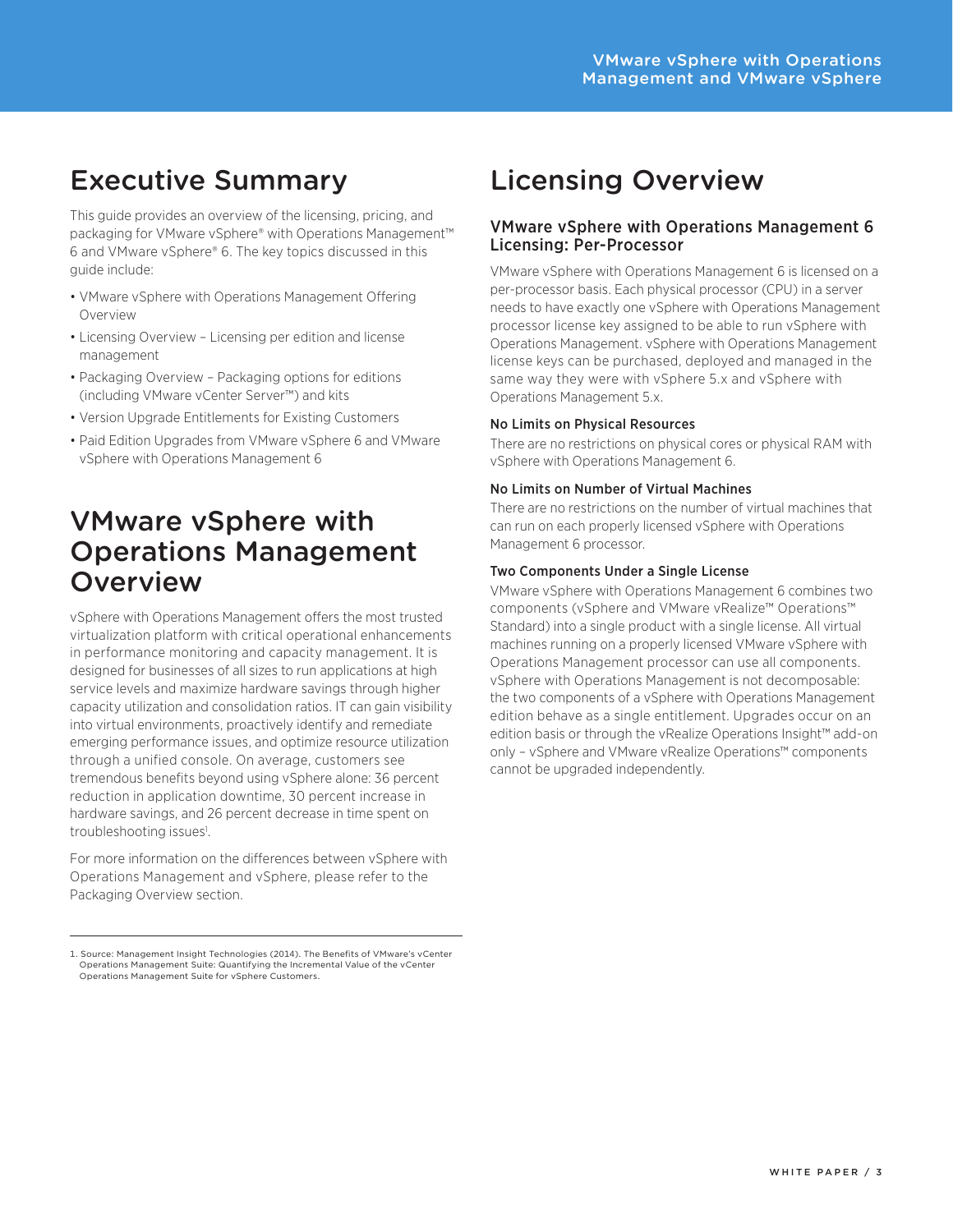# <span id="page-3-0"></span>VMware vSphere 6 Licensing: Per-Processor

vSphere 6 is licensed on a per-processor basis. Each physical processor (CPU) in a server needs to have at least one vSphere 6 processor license key assigned to be able to run vSphere. vSphere 6 license keys can be purchased, deployed and managed in the same way they were with vSphere 4.x and vSphere 5.x.

#### No Limits on Physical Resources

There are no restrictions on physical cores or physical RAM with vSphere 6.

### No Limits on Number of Virtual Machines

There are no restrictions on the number of virtual machines that can run on each properly licensed vSphere 6 processor.

#### VMware vSphere 6 for Virtual Desktop Deployments

VMware vSphere Desktop is specifically designed for licensing vSphere when used to run virtual desktops. It can only be used as a virtualization platform for Virtual Desktop Infrastructure (VDI) deployments with either VMware Horizon® View™ or thirdparty connection brokers. For more details, see the Packaging Overview section.

### License Management

vSphere 6 and vSphere with Operations Management 6 licenses are simple license keys (25-character alphanumeric strings) that contain encrypted information about the vSphere (or vSphere with Operations Management) edition or kit purchased and the processor quantity. These license keys do not contain any serverspecific information and are not tied to a specific piece of hardware. This means that the same license key can be assigned to multiple vSphere hosts, as long as the sum of physical processors on those hosts does not exceed the encoded license quantity in the license key.

#### Centralized Licensing with No Single Point of Failure

VMware vCenter Server is the recommended interface for license assignment to vSphere and vSphere with Operations Management hosts. When a license key is assigned by vCenter Server, it is copied to the host and saved in a persistent format. If the host becomes disconnected from vCenter Server, the license key remains active on the host indefinitely, even after a host reboot. Only a deliberate licensing operation by the user can remove or replace a host license key.

# Decentralized Licensing Option

VMware recommends that customers assign all vSphere and vSphere with Operations Management licenses centrally through VMware vCenter Server.

However, vSphere customers have the option to assign their license keys directly to individual hosts. There is no difference between directly and centrally assigned license keys. When a vSphere host is added to the vCenter Server inventory, any license key already on the host will become available for management, reporting and assignment in vCenter Server, just like any license key added directly via vCenter Server. For more information on vSphere licensing, visit [http://www.vmware.com/](http://www.vmware.com/support/licensing.html) [support/licensing.html.](http://www.vmware.com/support/licensing.html)

### Example: Licensing New Hosts with vSphere with Operations Management 6

A user has two 2-CPU (each with 6 cores) hosts with 128GB of physical RAM each that they wish to license with vSphere with Operations Management 6 Enterprise edition. Each physical CPU requires a license, so four vSphere with Operations Management 6 Enterprise licenses are required. No additional licenses will be needed regardless of the number of virtual machines, amount of virtual memory (vRAM) or physical cores or RAM.

# Packaging Overview

VMware offers several packaging options that are designed for customers to meet their specific requirements for scalability, size of environment, and use cases.

## vSphere with Operations Management Editions

Customers can choose from three editions of vSphere with Operations Management (see Figure 1). A Support and Subscription (SnS) contract is required for every edition purchase.

### vSphere with Operations Management Standard Edition

provides an entry-level solution for basic server consolidation to slash hardware costs while accelerating application deployment. Best in class management capabilities allow IT to gain visibility into virtual environments, proactively identify and remediate emerging performance issues, and optimize resource utilization through a unified console.

vSphere with Operations Management Enterprise Edition is a robust solution that customers can use to optimize IT assets, ensure cost-effective business continuity and streamline IT operations through automation. Best in class management capabilities allow IT to gain visibility into virtual environments, proactively identify and remediate emerging performance issues, and optimize resource utilization through a unified console.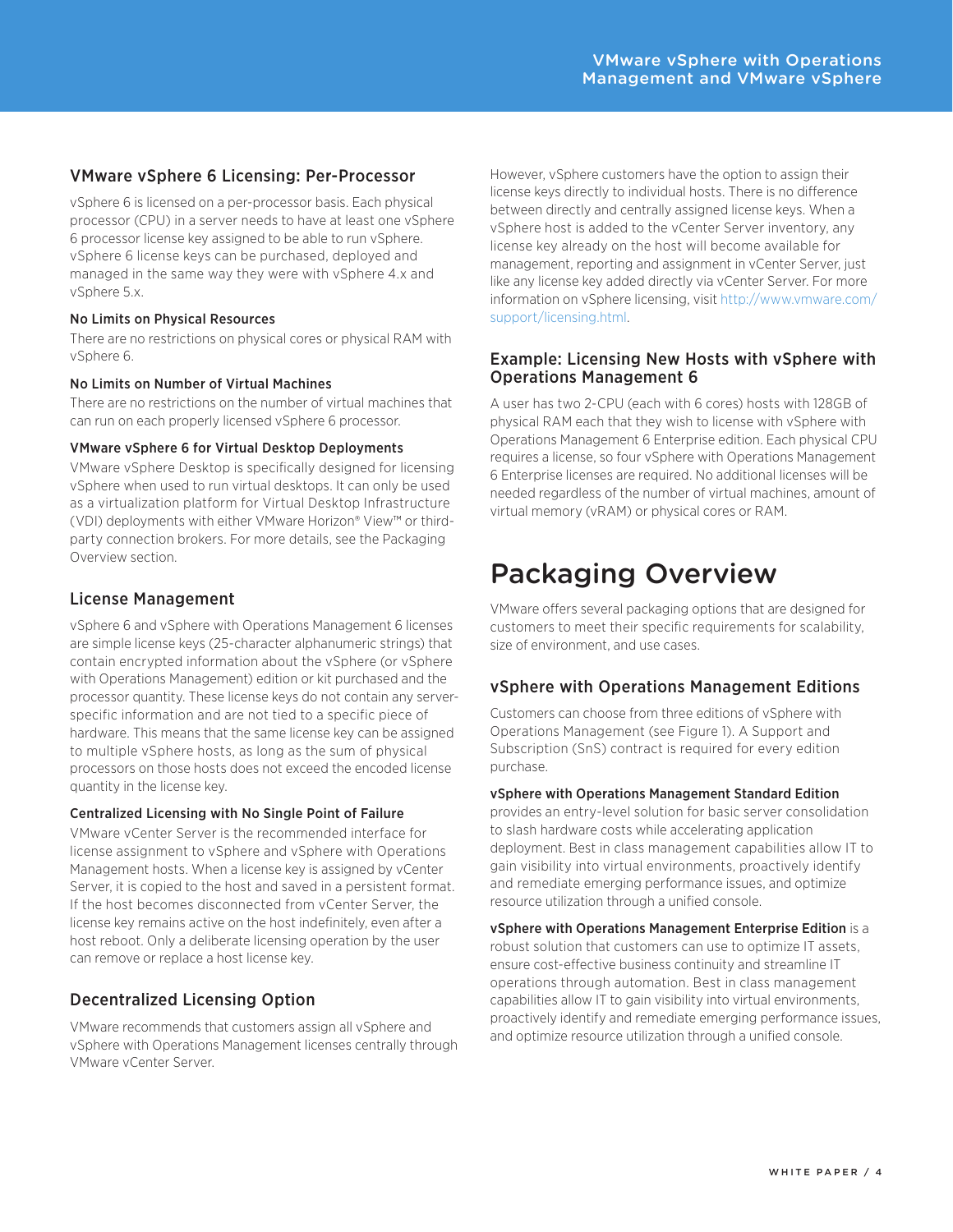<span id="page-4-0"></span>

|                                                                      | <b>VSPHERE WITH OPERATIONS MANAGEMENT</b> |            |                                     | <b>VSPHERE</b> |            |                                     |
|----------------------------------------------------------------------|-------------------------------------------|------------|-------------------------------------|----------------|------------|-------------------------------------|
|                                                                      | Standard                                  | Enterprise | <b>Enterprise Plus</b>              | Standard       | Enterprise | <b>Enterprise Plus</b>              |
| <b>Features</b>                                                      |                                           |            |                                     |                |            |                                     |
| vSphere Monitoring*                                                  | ۰                                         | ٠          | ٠                                   |                |            |                                     |
| Capacity Optimization*                                               | ۵                                         |            |                                     |                |            |                                     |
| Operations Visibility*                                               | ٠                                         | ۰          |                                     |                |            |                                     |
| Hypervisor                                                           | $\bullet$                                 | ۰          | $\bullet$                           | $\bullet$      | $\bullet$  | $\bullet$                           |
| vMotion®, Storage vMotion and X-Switch vMotion                       | ٠                                         | ٠          | ٠                                   |                | $\bullet$  |                                     |
| High Availability and Fault Tolerance                                | 2 vCPU                                    | 2 vCPU     | 4 vCPU                              | 2 vCPU         | 2 vCPU     | 4 vCPU                              |
| Data Protection™ and Replication <sup>1</sup>                        | ۰                                         | ٠          | $\bullet$                           | $\bullet$      | ٠          | ٠                                   |
| vShield Endpoint™                                                    | $\bullet$                                 | $\bullet$  | $\bullet$                           | $\bullet$      | $\bullet$  | $\bullet$                           |
| Virtual Volumes and Storage-Policy Based<br>Management               |                                           |            |                                     |                |            |                                     |
| APIs for Storage Awareness                                           | $\bullet$                                 | ٠          |                                     |                | ٠          |                                     |
| Content Library                                                      | ۰                                         |            | $\bullet$ (+Template<br>Deployment) |                |            | $\bullet$ (+Template<br>Deployment) |
| APIs for Array Integration, Multipathing                             |                                           | ۰          |                                     |                | $\bullet$  | $\bullet$                           |
| Distributed Resource Scheduler™ and Distributed<br>Power Management™ |                                           |            |                                     |                |            |                                     |
| <b>Big Data Extensions</b>                                           |                                           | ٠          |                                     |                | $\bullet$  |                                     |
| Distributed Switch™                                                  |                                           |            |                                     |                |            |                                     |
| Storage DRS™                                                         |                                           |            |                                     |                |            |                                     |
| I/O Controls (Network and Storage) and SR-IOV                        |                                           |            |                                     |                |            |                                     |
| Host Profiles and Auto Deploy                                        |                                           |            | $\bullet$                           |                |            |                                     |
| Flash Read Cache™                                                    |                                           |            | ۰                                   |                |            |                                     |
| Cross-vCenter and Long Distance vMotion                              |                                           |            | $\bullet$                           |                |            | $\bullet$                           |
| vGPU                                                                 |                                           |            |                                     |                |            |                                     |

**Figure 1.** vSphere with Operations Management 6 and vSphere 6 Editions

vSphere Monitoring, Capacity Optimization, and Operations Visibility are found also in VMware vRealize™ Operations™ Standard

1 Advanced backup features (app-aware agents, replication, integration with Data Domain, etc.) are now available in vSphere Data Protection™

#### vSphere with Operations Management Enterprise Plus Edition

offers the full range of vSphere features for transforming data centers into dramatically simplified virtualized infrastructures, for running today's applications with the next generation of flexible, reliable IT services. Best in class management capabilities allow IT to gain visibility into virtual environments, proactively identify and remediate emerging performance issues, and optimize resource utilization through a unified console.

For information on local currency prices for vSphere with Operations Management Editions visit: [http://www.vmware.com/](http://www.vmware.com/products/vsphere-operations-management/pricing.html)  [products/vsphere-operations-management/pricing.html](http://www.vmware.com/products/vsphere-operations-management/pricing.html)

#### vSphere with Operations Management add-on:

VMware vRealize Operations Insight™ is a unified management solution for performance management, capacity optimization, and real-time log analytics. vRealize Operations Insight is sold as a bundled solution that includes vRealize Operations Advanced and vRealize Log Insight™ and is available as an add-on to vSphere with Operations Management Standard, Enterprise, and Enterprise Plus.

#### vSphere Editions

Customers can choose from three editions of vSphere (see Figure 2). A Support and Subscription (SnS) contract is required for every edition purchase.

vSphere Standard Edition provides an entry-level solution for basic server consolidation to slash hardware costs while accelerating application deployment.

**vSphere Enterprise Edition** is a robust solution that customers can use to optimize IT assets, ensure cost-effective business continuity and streamline IT operations through automation.

vSphere Enterprise Plus Edition offers the full range of vSphere features for transforming data centers into dramatically simplified cloud infrastructures, for running today's applications with the next generation of flexible, reliable IT services.

For information on local currency prices for vSphere Editions, visit: [http://www.vmware.com/products/datacenter](http://www.vmware.com/products/vsphere-operations-management/pricing.html)[virtualization/vsphere/pricing.html](http://www.vmware.com/products/vsphere-operations-management/pricing.html)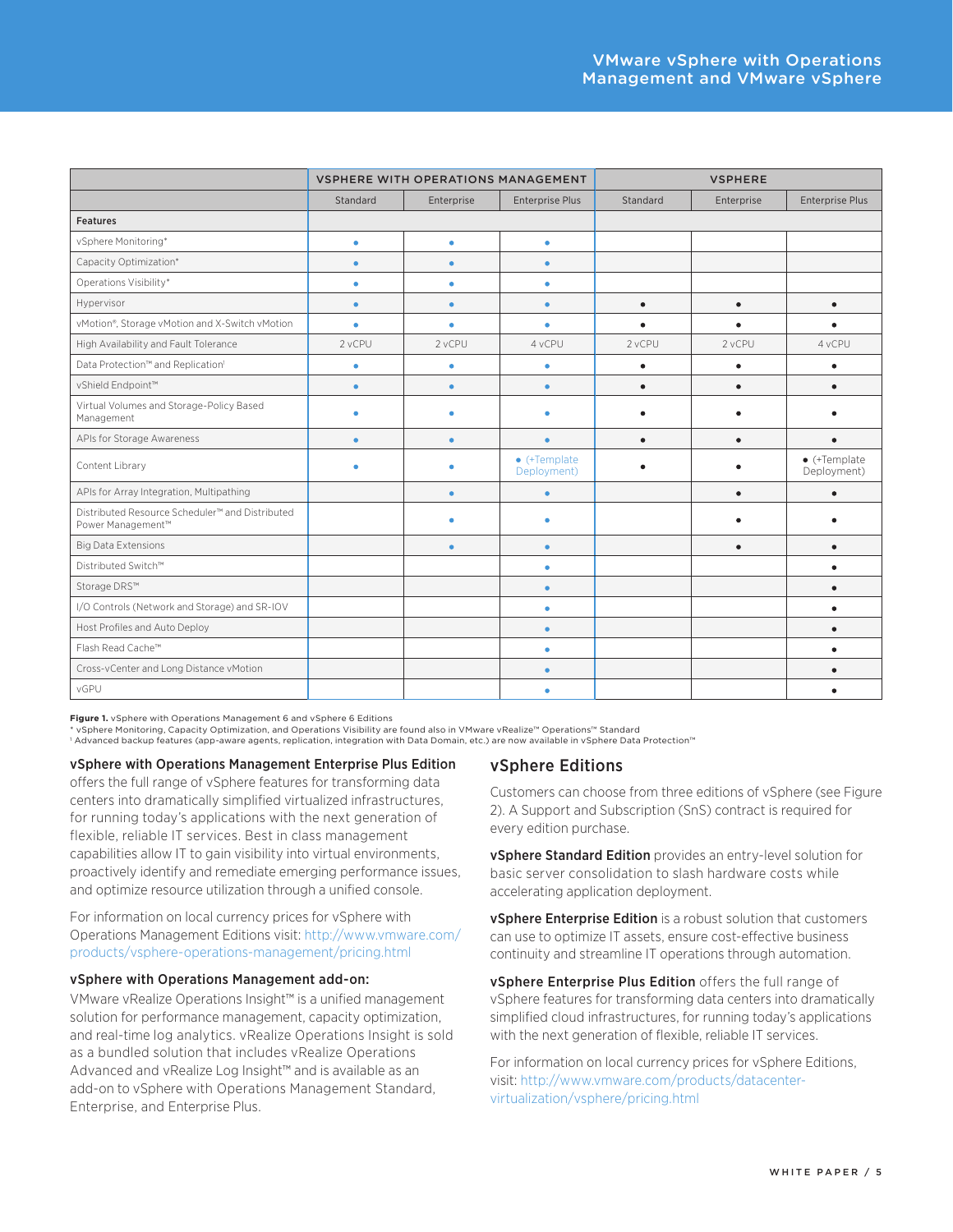# <span id="page-5-0"></span>VMware Integrated OpenStack

vSphere Enterprise Plus and vSphere with Operations Management Enterprise Plus customers can use VMware Integrated OpenStack free of charge. Optional support for VMware Integrated OpenStack is sold separately on a per CPU basis. For more information, visit [http://www.vmware.com/](http://www.vmware.com/products/openstack.html) [products/openstack.html](http://www.vmware.com/products/openstack.html).

# VMware vSphere Hypervisor

VMware vSphere Hypervisor is a free product that provides a simple and easy way to get started with virtualization at no cost. vSphere Hypervisor provides only basic virtualization capabilities, allowing customers to virtualize servers and run applications in virtual machines in a matter of minutes. vSphere Hypervisor cannot connect to vCenter Server and therefore cannot be centrally managed. Users can remotely manage individual vSphere Hypervisor hosts using the vSphere Client. There are no restrictions on the number of cores per physical CPU, on the number of physical CPUs per host and on the amount of RAM per server/ host. The maximum vCPUs per virtual machine is eight.

# VMware vSphere Desktop

vSphere Desktop Edition is a vSphere Edition designed for licensing vSphere in VDI deployments. vSphere Desktop provides all functionalities of vSphere Enterprise Plus Edition™. It can only be used for VDI deployment and can be leveraged with both VMware Horizon View and other third-party VDI connection brokers.

vSphere Desktop edition is licensed based on the total number of powered-on desktop virtual machines and can be purchased either stand-alone in a pack size of 100 desktop virtual machines or included with the Horizon View bundle. For detailed information on pricing visit: [http://www.vmware.com/products/](http://www.vmware.com/products/view/howtobuy.html) [view/howtobuy.html](http://www.vmware.com/products/view/howtobuy.html)

### vSphere with Operations Management Acceleration Kits

vSphere with Operations Management Acceleration Kits are all- in-one convenience bundles that provide a simple way for customers to purchase all the necessary components to set up a new VMware environment (see Figure 2). Each kit consists of six processor licenses for vSphere with Operations Management, and a license for one instance of vCenter Server Standard.

Unlike the Essentials Kits and VMware vSphere 4.x Acceleration Kits that function as single entity, vSphere with Operations Management Acceleration Kits decompose into their individual kit components after purchase. This allows customers to upgrade and renew SnS for each individual component on its own schedule. Visit <http://www.vmware.com/vmwarestore>or contact your local reseller for more specific information on the latest available Acceleration Kit offerings.

# VMware vSphere Essentials Kits

VMware vSphere Essentials Kits are all-in-one solutions for small environments (up to three hosts with two CPUs each) available in two editions— Essentials and Essentials Plus (see Figure 2). Each kit consists of six processor licenses for vSphere, and a license for one instance of vCenter Server Essentials. Scalability limits for the Essentials Kits are product-enforced and cannot be extended other than by upgrading the whole kit to an Acceleration Kit (see Paid Edition Upgrades section below). vSphere Essentials and Essentials Plus Kits are self-contained solutions and may not be decoupled, or combined with other vSphere editions.

vSphere Essentials Kit is an all-in-one solution ideal for small offices. It enables consolidation and management of applications to reduce hardware and operating costs—all with a low upfront investment. Essentials must be purchased along with a one-year subscription to software patches and updates. Support is optional and available on a per-incident basis.

vSphere Essentials Plus Kit adds features such as vSphere vMotion®, vSphere HA, and vSphere Data Protection™ to vSphere Essentials to enable always-on IT for the small environment. Essentials Plus is ideal for small businesses that, in addition to hardware and operation cost savings, are looking for maximization of application availability and business continuity with a low upfront investment. SnS for Essentials Plus is sold separately. A minimum of one year of SnS is required.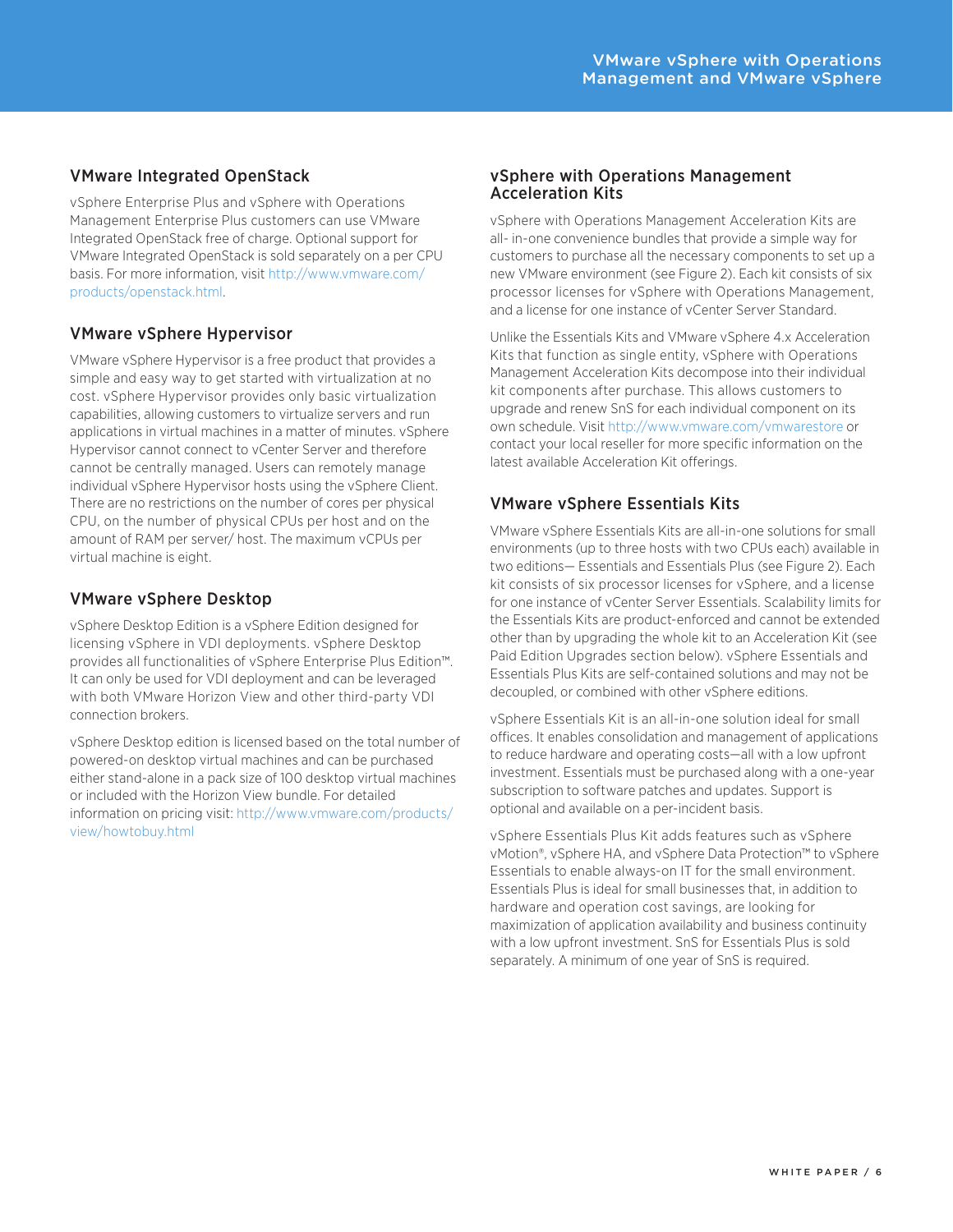|                                                                      | <b>VSPHERE ESSENTIALS KITS</b>                 |                                                | <b>VSPHERE WITH OPERATIONS MANAGEMENT</b><br><b>ACCELERATION KITS</b> |                                       |                                       |
|----------------------------------------------------------------------|------------------------------------------------|------------------------------------------------|-----------------------------------------------------------------------|---------------------------------------|---------------------------------------|
|                                                                      | <b>Essentials</b>                              | <b>Essentials Plus</b>                         | Standard                                                              | Enterprise                            | <b>Enterprise Plus</b>                |
| <b>Includes</b>                                                      |                                                |                                                |                                                                       |                                       |                                       |
| vSphere                                                              | 6 CPUs                                         | 6 CPUs                                         | 6 CPUs                                                                | 6 CPUs                                | 6 CPUs                                |
| vCenter Server                                                       | 1 instance vCenter<br><b>Server Essentials</b> | 1 instance vCenter<br><b>Server Essentials</b> | 1 instance vCenter<br>Server Standard                                 | 1 instance vCenter<br>Server Standard | 1 instance vCenter<br>Server Standard |
| <b>Features</b>                                                      |                                                |                                                |                                                                       |                                       |                                       |
| vSphere Monitoring*                                                  |                                                |                                                | $\bullet$                                                             | $\bullet$                             | $\bullet$                             |
| Capacity Optimization*                                               |                                                |                                                | ٠                                                                     | ٠                                     |                                       |
| Operations Visibility*                                               |                                                |                                                | ۰                                                                     | ۰                                     |                                       |
| Hypervisor                                                           | $\bullet$                                      | $\bullet$                                      |                                                                       |                                       |                                       |
| vMotion® and X-Switch vMotion                                        |                                                | ٠                                              | ۰                                                                     |                                       |                                       |
| High Availability                                                    |                                                | $\bullet$                                      | $\bullet$                                                             | $\bullet$                             | $\bullet$                             |
| Data Protection™ and Replication <sup>1</sup>                        |                                                | ٠                                              | ۰                                                                     | ۰                                     | ۰                                     |
| vShield Endpoint™                                                    |                                                |                                                |                                                                       |                                       |                                       |
| Fault Tolerance                                                      |                                                |                                                | 2 vCPU                                                                | 2 vCPU                                | 4 vCPU                                |
| Storage vMotion                                                      |                                                |                                                | ٠                                                                     | ٠                                     |                                       |
| Virtual Volumes and Storage-Policy Based Management                  |                                                |                                                | ۰                                                                     | ٠                                     |                                       |
| APIs for Storage Awareness                                           |                                                |                                                | $\bullet$                                                             | ٠                                     | ٠                                     |
| Content Library                                                      |                                                |                                                |                                                                       |                                       | $\bullet$ (+Template<br>Deployment)   |
| APIs for Array Integration, Multipathing                             |                                                |                                                |                                                                       | $\bullet$                             |                                       |
| Distributed Resource Scheduler™ and Distributed Power<br>Management™ |                                                |                                                |                                                                       |                                       |                                       |
| <b>Big Data Extensions</b>                                           |                                                |                                                |                                                                       |                                       |                                       |
| Distributed Switch™                                                  |                                                |                                                |                                                                       |                                       |                                       |
| Storage DRS™                                                         |                                                |                                                |                                                                       |                                       |                                       |
| I/O Controls (Network and Storage) and SR-IOV                        |                                                |                                                |                                                                       |                                       |                                       |
| Host Profiles and Auto Deploy                                        |                                                |                                                |                                                                       |                                       | $\bullet$                             |
| Flash Read Cache™                                                    |                                                |                                                |                                                                       |                                       |                                       |
| Cross-vCenter and Long Distance vMotion                              |                                                |                                                |                                                                       |                                       |                                       |
| vGPU                                                                 |                                                |                                                |                                                                       |                                       |                                       |

**Figure 2.** vSphere 6 Essentials Kits and vSphere with Operations Management 6 Acceleration Kits<br>\*vSphere Monitoring, Capacity Optimization, and Operations Visibility are found also in VMware vRealize™ Operations™ Standar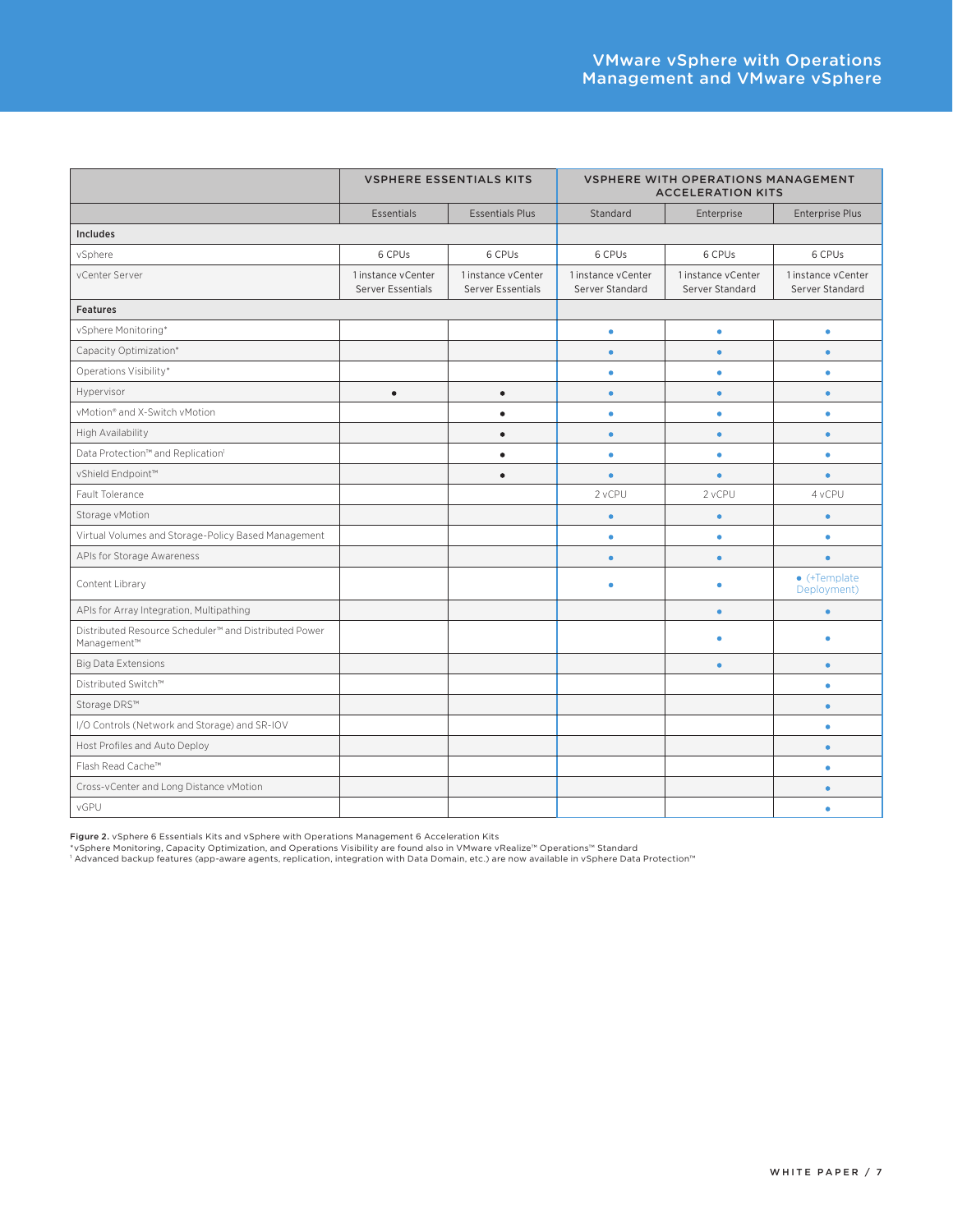# <span id="page-7-0"></span>VMware vSphere Remote Office Branch Office

vSphere Remote Office Branch Office Standard and vSphere Remote Office Branch Office Advanced are new vSphere editions designed specifically for IT infrastructure located in remote, distributed sites and deliver improved service-levels, standardization, availability and compliance. These editions include 25 Virtual Machine (VM) licenses of the new vSphere Remote Office Branch Office Standard or vSphere Remote Office Branch Office Advanced. The flexible per VM pricing model also allows customers to deploy only the number of workloads they require in each remote site. Customers can deploy a maximum of 25 VMs per Remote Office Branch Office site. Server hosts can be managed by vCenter Server Foundation or vCenter Server Standard purchased separately.

vSphere Remote Office Branch Office Standard enables highly available IT infrastructure in the remote sites. This edition includes vMotion, High Availability, Data Protection and Replication, Hot Add, vShield Endpoint, Fault Tolerance, Storage vMotion, Virtual Volumes and Storage-Policy Based Management.

vSphere Remote Office Branch Office Advanced enables rapid provisioning of servers, minimization of host configuration drift and enhanced visibility into regulatory compliance, across multiple sites. This edition includes vMotion, High Availability, Data Protection and Replication, Hot Add, vShield Endpoint, Fault Tolerance, Storage vMotion, Virtual Volumes, Storage-Policy Based Management, Host Profiles, Auto-deploy and Distributed Switch.

For information on local currency prices for vSphere Editions and Kits visit: [http://www.vmware.com/products/datacenter](http://www.vmware.com/products/datacenter-virtualization/vsphere/pricing.html)[virtualization/vsphere/pricing.html.](http://www.vmware.com/products/datacenter-virtualization/vsphere/pricing.html)

# vCenter Server Editions

vCenter Server provides unified management for vSphere environments and is a required component of a complete vSphere deployment. One instance of vCenter Server is required to centrally manage virtual machines and their hosts and to enable all vSphere features.

vCenter Server is available in the following packages:

- vCenter Server Essentials Integrated management for vSphere Essentials Kits
- vCenter Server Standard Highly scalable management with rapid provisioning, monitoring, orchestration and control of all virtual machines in a vSphere environment

| <b>VCENTER SERVER</b>       |                                                   |                                                                                                                                    |  |  |  |
|-----------------------------|---------------------------------------------------|------------------------------------------------------------------------------------------------------------------------------------|--|--|--|
|                             | <b>Essentials</b>                                 | Standard                                                                                                                           |  |  |  |
| Number of hosts             | Up to 3                                           | Unlimited                                                                                                                          |  |  |  |
| vSphere licensed<br>managed | vSphere Essentials and<br>vSphere Essentials Plus | vSphere Standard,<br>vSphere Enterprise,<br>vSphere Enterprise Plus,<br>vSphere with Operations<br>Management, and<br>vCloud Suite |  |  |  |

Figure 3. vCenter Server Essentials and vCenter Server Standard

For information on local currency prices for vCenter Server Editions visit: [http://www.vmware.com/products/datacenter](http://www.vmware.com/products/datacenter-virtualization/vsphere/pricing.html)[virtualization/vsphere/pricing.html.](http://www.vmware.com/products/datacenter-virtualization/vsphere/pricing.html)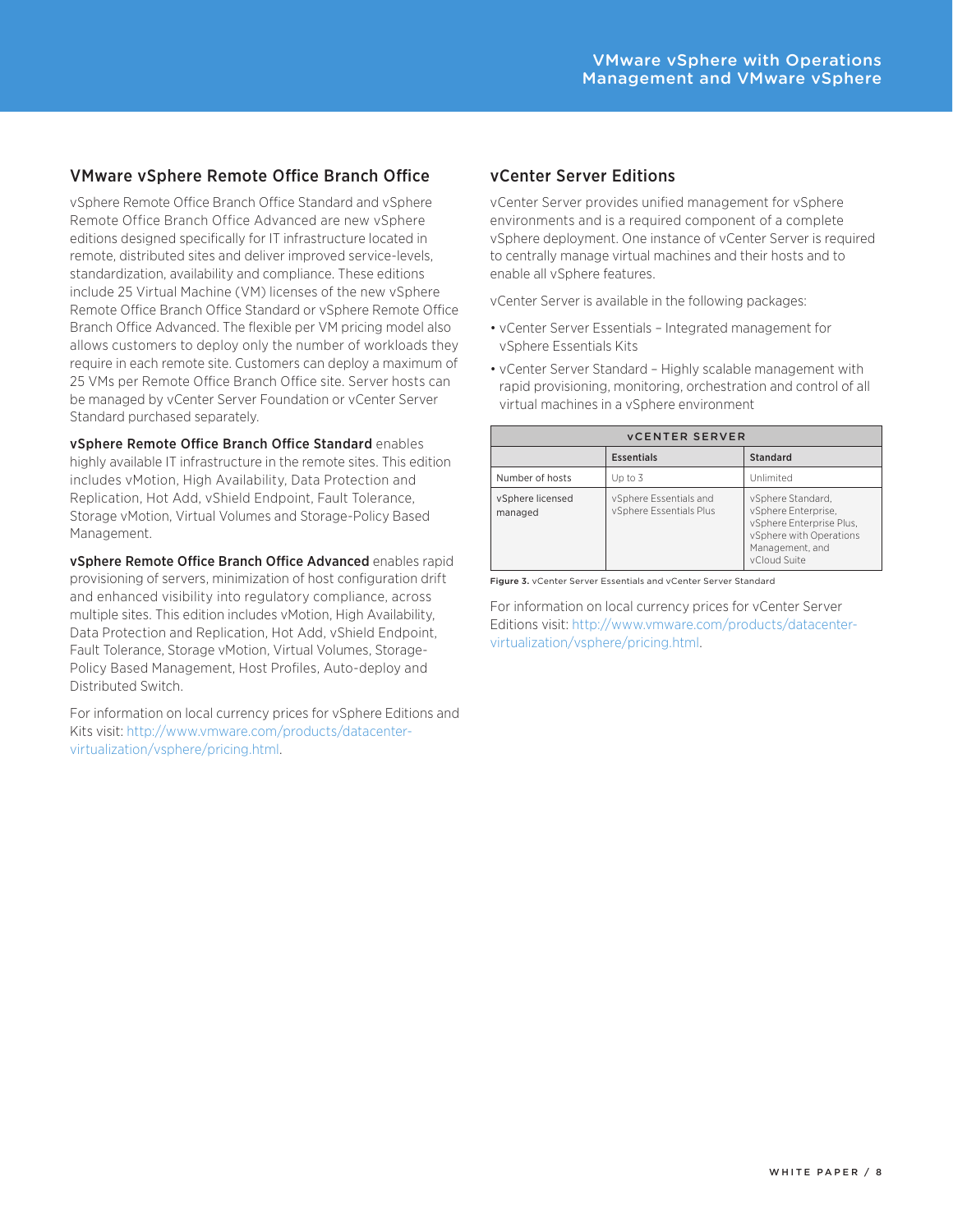# <span id="page-8-0"></span>Version Upgrade Entitlements for Existing Customers

vSphere customers with an active SnS contract are entitled to version upgrade to vSphere 6.0 at no extra charge. All version upgrades to vSphere 6.0 require acceptance of the new end-user licensing agreement (EULA) and vSphere 6 licensing model (see Figure 4).



Figure 4. vSphere 4.x to vSphere 5.x and 6.0 Entitlement Paths

Visit the vSphere Upgrade Center for more information and to determine the appropriate upgrade path for your organization: [http://www.vmware.com/products/vsphere/upgrade-center/](http://www.vmware.com/products/vsphere/upgrade-center/overview.html) [overview.html](http://www.vmware.com/products/vsphere/upgrade-center/overview.html).

### Version downgrades for vSphere and vSphere with Operations Management

- vSphere can version downgrade.
- vSphere with Operations Management cannot version downgrade the vSphere component to 4.x or prior. Customers can choose to run any vSphere 5.x or 6.0 version (downgrade via My VMware portal) and any vRealize™ Operations™ Standard 5.6-6.0 version (via static key available in product download group).
- VMware vSphere Remote Office Branch Office™ can version downgrade from 6.0 to 5.5U2. vCenter Server needs to be at the same version or above than the ESX host. For example, if the ESX version is 5.5U2, vCenter Server needs to be 5.5U2 or above.

### Reinstatement Options for Customers with Inactive SnS **Contracts**

Customers who have an expired SnS must pay reinstatement fees to purchase supported upgrades. Reinstatement fees are based on the following criteria:

- The applicable SnS fees for the current contract term
- Fees that would have been paid for the period of time that the customer's SnS contract was not active
- A 20 percent fee on the sum of the fees in the preceding two criteria

# Paid Edition Upgrades

Customers may purchase an upgrade to a higher vSphere edition, to a vSphere with Operations Management edition, or to a VMware vCloud Suite® edition (see Figure 5). For example, vSphere Enterprise Plus customers may upgrade to vSphere with Operations Management Enterprise Plus or to any vCloud Suite edition. When customers upgrade supported licenses to a higher edition, the original license key is deactivated and a new license key is issued for the upgraded edition. A SnS contract for the edition upgraded to must be purchased at time of upgrade purchase. This new SnS contract will be extended by the original SnS contract value remaining on the edition from which the customer upgraded. SnS contracts as short as two months are available for customers with a significant value remaining in their existing contract. This process ensures that only a single license key exists that has a single SnS contract with a single termination date.



**Figure 5.** Upgrade Paths available between vSphere, vSphere with Operations Management and vCloud Suite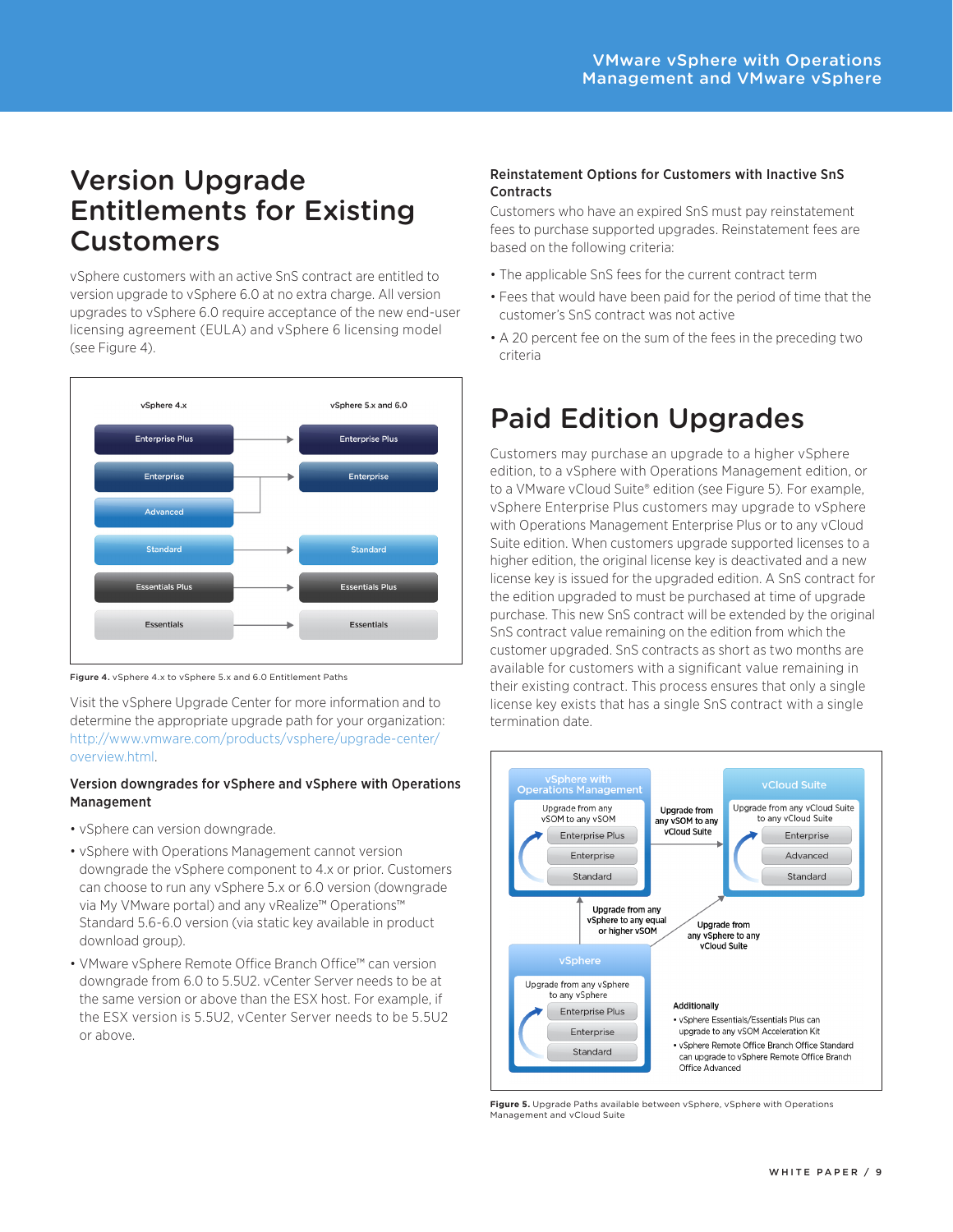<span id="page-9-0"></span>Since vSphere with Operations Management Acceleration Kits decompose into individual kit components after purchase, customers upgrade using the same upgrade paths as vSphere with Operations Management Edition customers. There are no Acceleration Kit to Acceleration Kit upgrades.

For information on local currency prices for vSphere Editions and Kits visit:<www.vmware.com/products/vsphere/pricing.html>

# FAQ

- Q. How is vSphere with Operations Management 6 licensed?
- A. vSphere with Operations Management is licensed on a perprocessor basis without limitation on the number of virtual machines, cores or amount of physical RAM.
- Q. How many license keys will a customer get when they purchase vSphere with Operations Management?
- A. vSphere with Operations Management will show up in the customer's license portal as a unique entitlement. This entitlement will generate one license key that the customer will activate in vCenter Server.
- Q. Are there VMware Acceleration Kits for vSphere with Operations Management?
- A. Yes, there are three Acceleration Kits associated with the three editions of vSphere with Operations Management. Each kit consists of six processor licenses for vSphere with Operations Management, and a license for one instance of vCenter Server Standard.

#### Q. Can I purchase an upgrade from vSphere with Operations Management to VMware vRealize™ Operations™ Advanced and Enterprise?

A. All vSphere with Operations Management editions include VMware vRealize Operations Standard. Customers can add VMware vRealize Operations Advanced to all editions of VMware vSphere with Operations Management by purchasing the vRealize Operations Insight add-on, a bundled solution that includes vRealize Operations Advanced and vRealize Log Insight. Customers who want VMware vRealize Operations Enterprise have two options: (1) purchase a paid upgrade to vCloud Suite Enterprise or (2) purchase standalone VMware vRealize Operations Enterprise on a per-VM basis.

#### Q. Is it acceptable to have both vSphere hosts and vSphere with Operations Management hosts managed under a single vCenter Server?

- A. VMware recommends managing only a single vSphere with Operations Management edition under a vCenter Server instance to simplify license management and compliance. If you must run multiple vSphere with Operations Management editions (or both vSphere with Operations Management and vSphere/vCloud Suite) under a single vCenter Server instance (mixed environment), you can still be compliant. To be compliant in a mixed environment, you must ensure that all virtual machines are properly licensed for the functionality being used (e.g., capacity management provided by VMware vRealize Operations Standard). A virtual machine can be properly licensed either through a vSphere with Operations Management license (on a per-processor basis) or a standalone product license (on a per–virtual machine basis).
- Q. Is it acceptable to have both VMware vRealize Operations on a per-VM basis and vSphere with Operations Management on a per-CPU basis? (e.g. customer adds vSphere with Operations Management into existing VMware vRealize Operations environment)
- A. Yes, this is acceptable as long as license compliance is maintained.
- Q. Does the vSphere 6 licensing model—per-processor without limitation on the number of virtual machines, cores or amount of physical RAM—apply to vSphere 5.x and vSphere 6.0?
- A. Yes. There are no restrictions on the number of cores or amount of physical RAM vSphere 5.x and 6.0 customers. This also applies to vSphere with Operations Management customers.
- Q. Does the vSphere 6 licensing model apply to existing licenses of vSphere 4.x or prior?
- A. No. The new vSphere licensing model applies only to new purchases of vSphere licenses or to existing licenses of vSphere 4.x or older that are version upgraded to vSphere 5.x or vSphere 6.0.

### Q. When version upgrading to existing licenses for vSphere 4.x or older to vSphere 5.x or vSphere 6.0, may I maintain the vSphere 4.x licensing model?

A. No. In order to complete the upgrade, the new vSphere 5.x or vSphere 6.0 EULA must be accepted.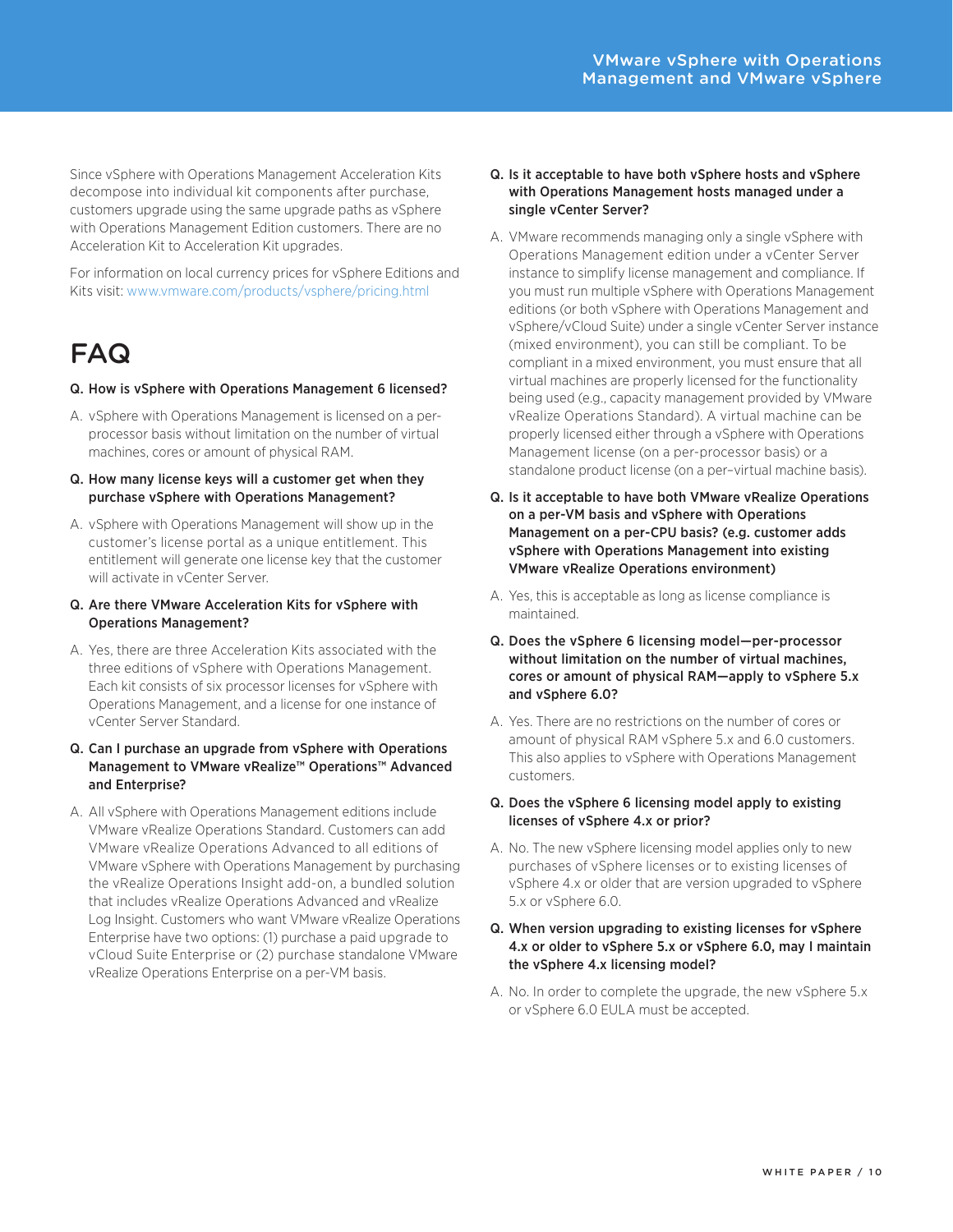- <span id="page-10-0"></span>Q. Can I apply the vRealize Operations functionality included with vSphere with Operations Management to virtual machines running on hosts that are not licensed with vSphere with Operations Management?
- A. No, the vRealize Operations functionality included with vSphere with Operations Management can only be used for virtual machines running on hosts that are properly licensed with vSphere with Operations Management. Virtual Machines running on other hosts would need to be licensed separately.

#### Q. Which customers are eligible for vSphere Desktop?

- A. vSphere Desktop is available to all commercial, academic, and government customers who want to purchase new licenses of vSphere for only host desktop virtualization. Customers who purchase the Horizon View bundles get vSphere Desktop.
- Q. I am currently using vSphere Enterprise Plus to deploy a third-party desktop virtualization solution. Can I continue to do so?
- A. Yes. Customers currently using vSphere as backend for a third-party VDI deployment can continue to do so.
- Q. Can vSphere Desktop be used to run third-party desktop management and infrastructure tools or third-party server products for desktops?
- A. As per the vSphere 6 EULA, vSphere Desktop standalone can be used for hosting virtual desktop machines or desktop management and monitoring tools that are used for VDI deployments only.

# How to Buy

For information on local currency prices for vSphere and vSphere with Operations Management Editions and Kits visit: [http://www.](http://www.vmware.com/products/vsphere-operations-management/pricing.html) [vmware.com/products/vsphere-operations- management/](http://www.vmware.com/products/vsphere-operations-management/pricing.html) [pricing.html](http://www.vmware.com/products/vsphere-operations-management/pricing.html)

To purchase vSphere or vSphere with Operations Management, use the online VMware Partner Locator to find an authorized reseller in your area: <http://partnerlocator.vmware.com/>

You can also visit the online VMware Store to determine which kit or edition of vSphere with Operations Management or vSphere is right for your organization: [http://www.vmware.com/](http://www.vmware.com/vmwarestore/) [vmwarestore/](http://www.vmware.com/vmwarestore/)

# Learn More

For information or to purchase VMware products, call 877-4- VMWARE (outside of North America dial 650-427-5000), visit <http://www.vmware.com/products>, or search online for an authorized reseller. For detailed specifications and systems requirements, refer to the VMware vSphere documentation.